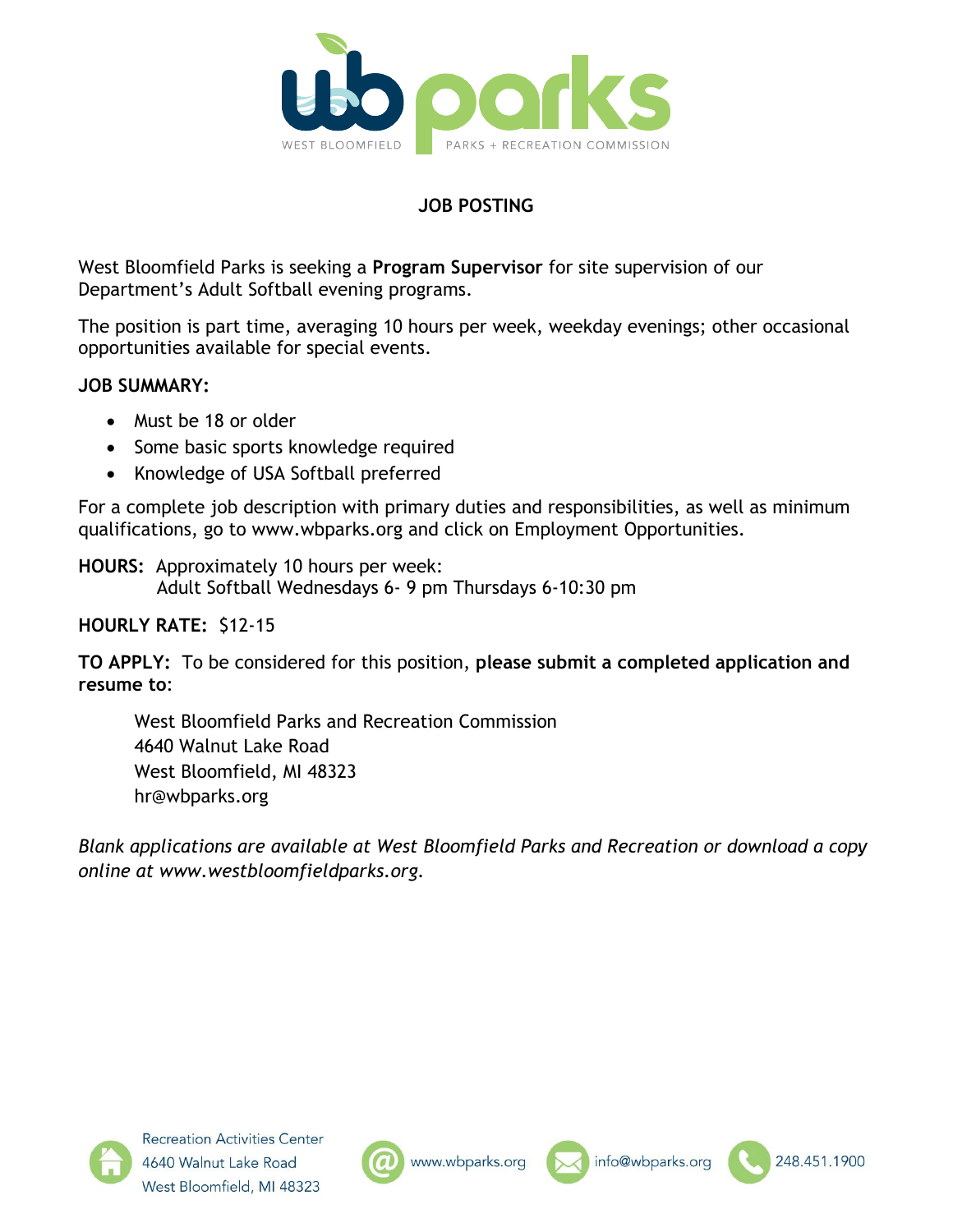# **West Bloomfield Parks and Recreation Commission Program Supervisor**

#### **SUMMARY**

Under the direction of the Recreation Coordinator, the Program Supervisor assists in the implementation and supervision of sports programs conducted by the West Bloomfield Parks and Recreation Commission. Exact work schedule and weekly hours are established by the Recreation Coordinator and may vary depending on need. Work on nights, weekends and holidays may be required. Work is performed with some degree of latitude for the exercise of independent judgment and action. Problems encountered range from routine to moderately complex in nature. Work may require moderate physical effort.

#### **RESPONSIBILITES AND ESSSENTIAL DUTIES AND FUNCTIONS**

- Ensures efficient running on-site of sporting events.
- Collaborates with maintenance staff on field preparation and set up when needed.
- Responsible for implementing and enforcing Commission rules and policies.
- Supervises and manages team managers, coaches, participants, spectators, officials, referees and umpires.
- Organize, inventory and inspect supplies and equipment.
- Act as first responder to incidents and accidents including completion of paperwork.
- Responds to customer concerns.
- Oversees correct site set up and break down; ensures site left clean and equipment properly stored.
- Ability to work effectively with a variety of constituents.
- Good organization skills and the ability to undertake a variety of time-sensitive tasks.
- Good customer service skills.
- This is a physical position that involves lifting weight up to 10 pounds.
- Must be able to adapt to a variety of working conditions.
- Attends training sessions.
- Other duties as assigned.
- Ability of officiate events when called upon.

Work hours will be nights. Must be eighteen years or older. Pay range starting at \$10.00- \$12.00 per hour, no benefits.

#### **ESSENTIAL KNOWLEDGE, SKILLS AND ABILITIES**